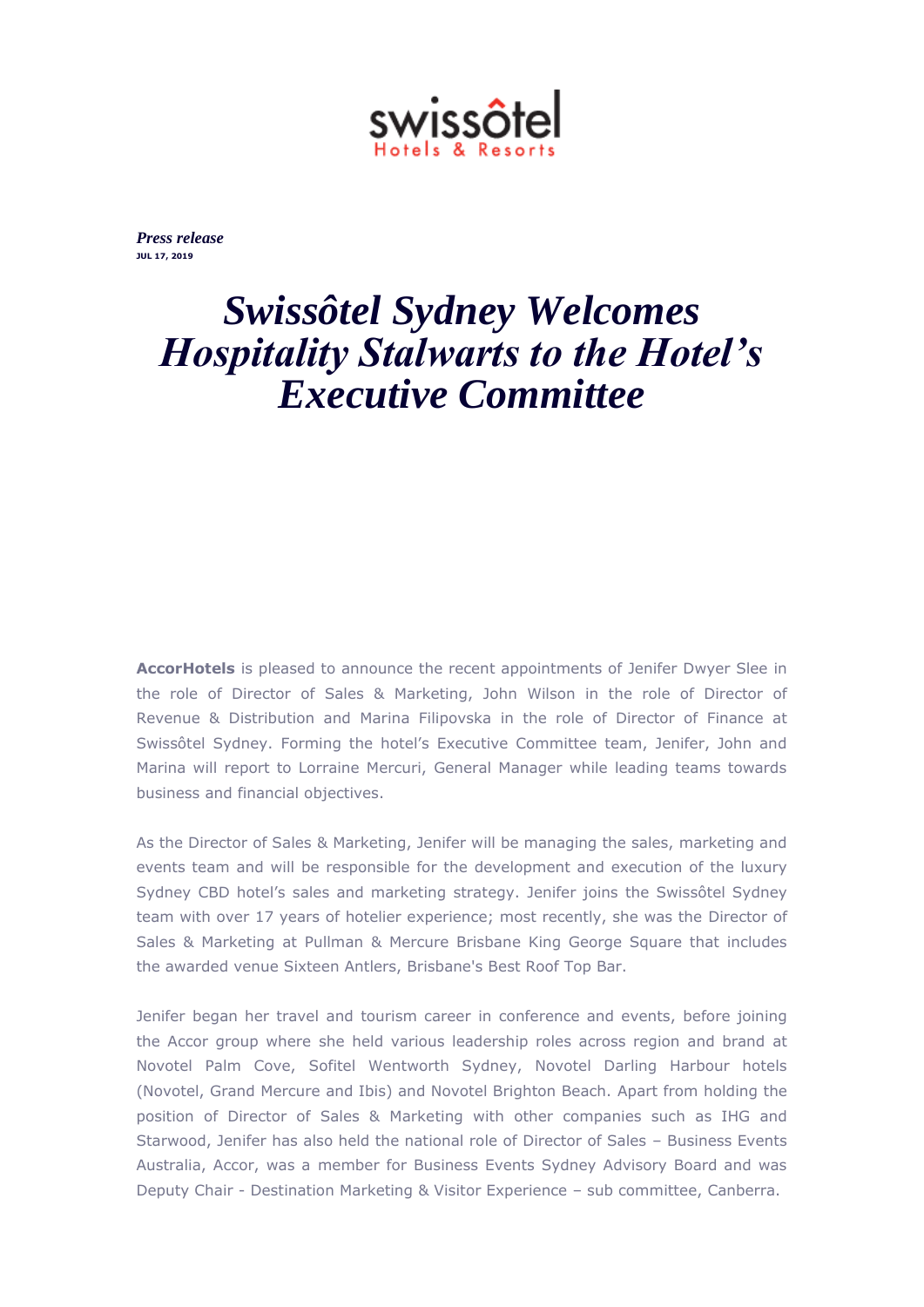

John joins the Swissôtel team with a wealth of experience having most recently held the role of General Manager Revenue for Stamford Hotels & Resorts where he worked with iDEAS Revenue Management system. Prior to this, John held the regional role for Director of Revenue for TFE hotels, and also held a regional role in the roll out and system implementation of EzyRMS yield management system which took him overseas for implementation throughout a number of companies most notably Accor.

Starting his career in the field of reservations and yield management with Intercontinental Hotels, John has an excellent appreciation of hotel operations and Accor rate architecture and will lead the reservations team at the hotel to greater heights.

Marina joins the team from Novotel Sydney International Airport where she was the Financial Controller. Prior to this, Marina was the Assistant Financial Controller for the Mercure Sydney Central Schwartz Hub which including the six hotels, namely Mercure Sydney, Ibis World Square, Ibis King Street Wharf, Fairmont Resort Blue Mountains, Novotel Newcastle and Mercure Canberra with direct purview over the Mercure Sydney Central as the main hotel. Marina, who is CPA and PY accredited, was also Assistant Financial Controller for Novotel Northbeach Wollongong and held a number of accountant roles throughout Accor.

Marina was instrumental in ensuring that the financial health of the Novotel Sydney International Airport was sound and solid during a tumultuous time of hotel ownership transition with a long sales schedule, a successful operation selection in which valuations, investor submissions and much financial analysis was required. She managed numerous full year re-forecasts to mitigate the changing timelines and schedules of a multimillion dollar refurbishment and the transition to a successful hotel management agreement. Marina did this all whilst developing a strong team, influencing and educating her colleagues and hotel peers and built a strong relationship with the owners.

Lorraine Mercuri, General Manager, Swissôtel Sydney, is delighted to have these three hospitality stalwarts on board. "Jenifer, John and Marina bring with them a wealth of industry knowledge and experience which will be instrumental in driving their teams forward to achieve business objectives, while also strengthening the competitive position of the hotel as a leading luxury lifestyle property in the Sydney CBD." said Lorraine.